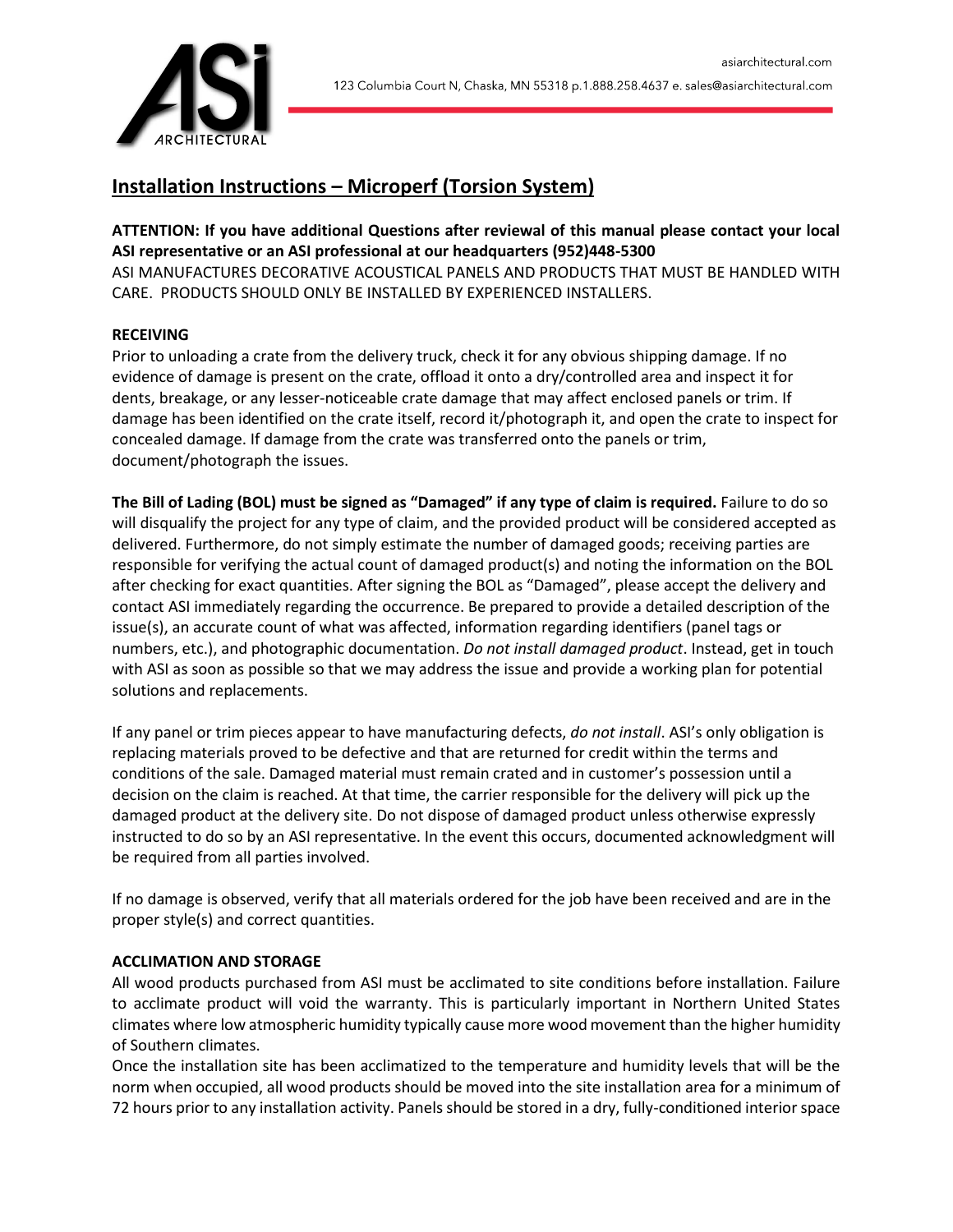

on a flat surface in opened cartons. Relative humidity should be maintained between 25% and 55%. Temperatures should be maintained between 55 and 80 degrees Fahrenheit. To acclimate wood products, remove all packaging materials from the outside of the crate, leaving only the wood products. Exposure to conditions outside of this range will void the warranty. Panels should be handled with care and set on protective cushions while cutting. Product should be carefully stacked face to face and back to back.

# **MINERAL STREAKING OR BLUE STAIN IN OAK**

Occasionally this may occur in oak panels by natural tannic acid in the wood. This does not show up in the manufacturing process, only after the veneer has come in contact with moisture. Should this occur, the stains can be removed, contact the varnish manufacturer for recommendations. Stained panels can also be used by cutting out streaked areas and installing as cut or end panels.

## **CLASS A VARNISH FIRE RETARDANT PANELS**

Panels that are chemically treated for flame resistance, Class 1, 0-25 flame spread, may be slightly discolored or have a whitish cast. This may occur if the panels are subject to high humidity conditions. The manufacturer assumes no liability if this condition occurs.

#### **MOUNTING AND NRC**

Most conventional woodworking techniques are acceptable for working with ASI panels. Special mounting techniques are required to install perforated acoustical panels including perforated Fusion, Microperf and Audition planks. In all of these cases the space behind the panel, including the insulation or acoustically absorptive materials, work in conjunction with the panel to provide the noise reduction performance anticipated. The architect's details and/or shop drawings must be followed to achieve the look and NRC specified.

#### **INSTALLATION**

Good wood working tools are needed to install wood panels. Care needs to be taken when cutting and fitting around windows, light switches and other fixtures. To achieve this, the following tools are recommended:

- Trim Nailer
- Table Saw
- Miter Saw
- Jig Saw
- Router
- Biscuit Jointer
- Hole Saw
- Iron
- Edge Band Trimmer
- Standard Details pamphlet

Blades and bits need to be sharpened, fine-tooth carbide. Jigsaw blades a medium tooth.

Panels should be cut face up when cutting on the table saw and miter box. When cutting with a circular saw or up cut jig saw blade, cut face down. Blade teeth should always cut into the face of the veneer. All panels need to be handled as fine furniture would be handled. Padded material should be used to avoid scratching or marring the face of the panels. Some panels may come predrilled for anchors, mounting, and safety clips. The holes have been engineered to accept the screws provided. Pilot holes should always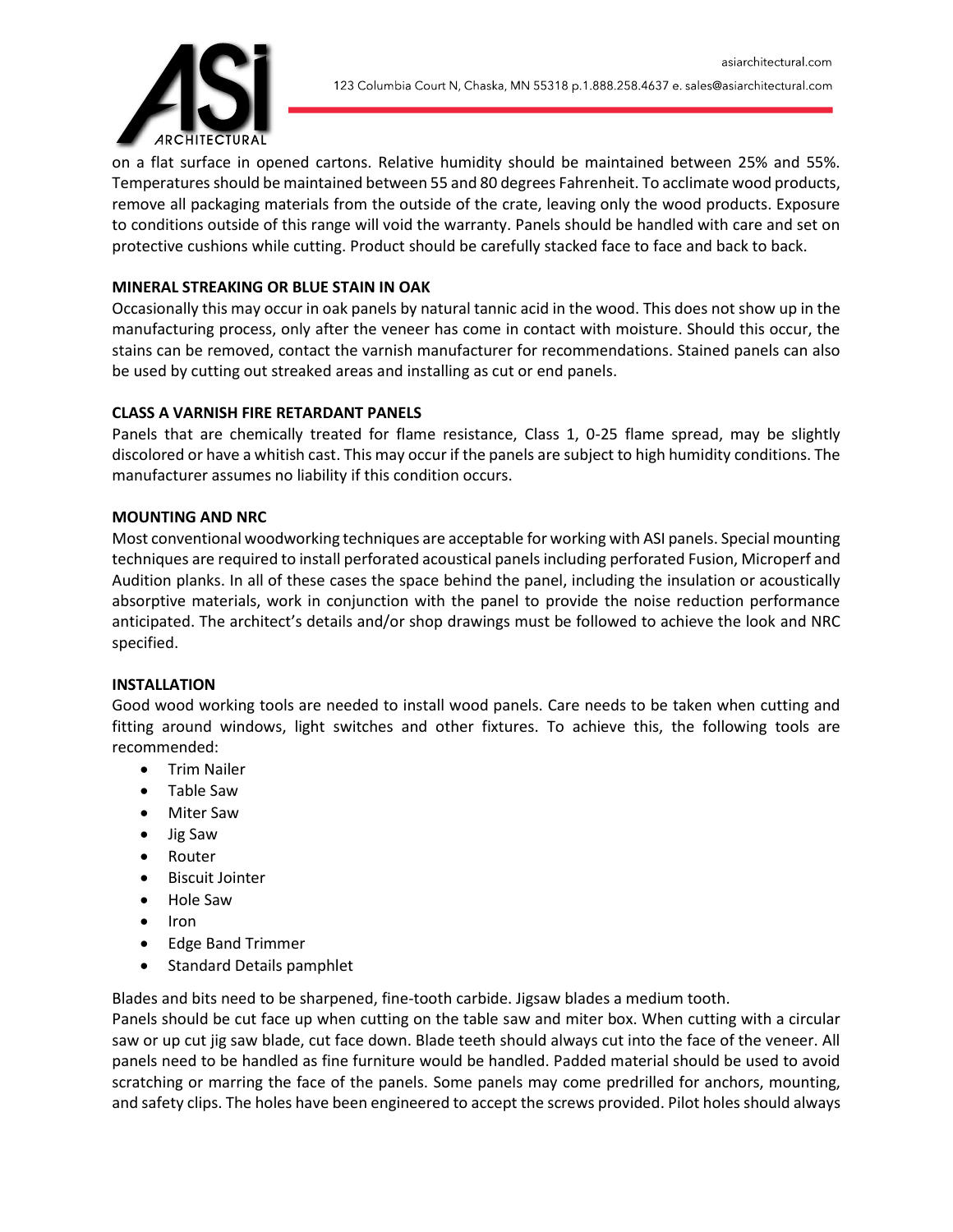

be drilled. For example, to use a #8 screw a pilot hole of 3/32" diameter should be used. Do not drill pilot holes more than 5/8" deep. Care needs to be taken not to overtighten screws or anchors. Overtightening will lessen the holding power of the screw and may damage the face of the panel.

Penetrations in product (i.e. sprinklers, lighting, light switches, and outlets) should be cut with a jigsaw, router, or hole saw using sharp blades or bits (see sheets 9-13 of the standard details). Test cuts should be made on scrap panels to determine the proper tool speeds for cutting and routing. Field cuts should be sealed with finish material provided.

Care should be taken so as not to damage edges or corners. Refer to the tools recommended for installation of wood panels. All field cuts should be sealed with the finish materials provided.

ASI recommends painting the walls or ceilings black at the perimeter to help conceal the expansion joints at the edges of the wall or ceiling system.

## **CEILING INSTALLATION**

Wood naturally varies in color and grain characteristics. It is recommended that panels be presorted before installation to assure a uniform final appearance. Plan the plank layout using the centerline of the ceiling such that the cut planks or reveals will be equal in width on both sides. Lay out the T-grid so that T-grid mains run parallel to the panel length.

Microperf panels are designed to be installed on 15/16" heavy duty T-grid. T-grid mains and cross tees shall conform to heavy duty classification ASTM C635. Install main tees 24" O.C. and not more than 4" from each parallel wall with #12 pre-straightened galvanized steel wire not more than 4' O.C., wrapped tightly at least three full turns. Cross tees shall be installed 2' or 4'O.C. Always refer to the T-grid manufacturer's installation instructions. Hanger wire and cross tees are to be installed according to local codes and seismic requirements. If grid system is existing, use a variable placement of cross tees 4" from each parallel wall to form a 2' module. Install extra hanger wires at lights or as required to support the wood panel system (see sheets 9-13 of the standard details). Check with the grid system manufacturer for proper O.C. hanger spacing, if in doubt.

Once grid is laid out as specified, install the torsion spring saddles provided over 15/16" T-bar grid mains at the spring locations determined by the clips on the back of the panels. Torsion spring clips should be installed 24" O.C. max., and 8" max. from panel ends (see detail 2 on sheet 7 of the standard details). Torsion spring clips are to be field installed with the loop side of the clip facing the outside of the panel and the flange side of the clip facing the center of the panel (see detail 3 on sheet 2 of the standard details). Panel anchors must be used for all fastening points. Panel anchors are installed by pre-drilling a  $\frac{\chi''}{\chi}$  x 5/8" deep holes at panel clip locations. A 1/4" drill bit with a stop collar should be used to avoid penetrating the face of the panel. A Vicks bit can be helpful in locating hole centers and for making templates. Panel anchors must be screwed in with a Phillips bit, being careful not to overtighten the anchor. Tighten the anchor until the anchor is flush with the back of the panel. Once panel anchors are in place, torsion spring clips can be screwed into anchors. Torsion springs must be hooked through the torsion spring clips prior to clip install.

Prior to panel install, ¼" reveal spacers must be put in place to help keep the ¼" mandatory reveals at the panel edges. To install ¼" reveal spacers, simply snap the ears onto the bottom of the T-grid such that the ¼" wide tabs stick downwards. Spacers should be located at panel perimeter on the T-grid. ¼" wide tabs can be folded up if all four tabs are not needed (see detail 1 on sheet 2 of the standard details). Panels should have spacers at each corner or close to an end for alignment.

Once the torsion springs and torsion spring clips (on the panel backs) are aligned with the torsion spring saddles (on the T-grid mains), and the  $\frac{1}{4}$ " reveal spacers are in place (on the T-grid mains @ intended reveal locations); hold the clip-side of the panel up to the aligned torsion spring saddles and, squeezing